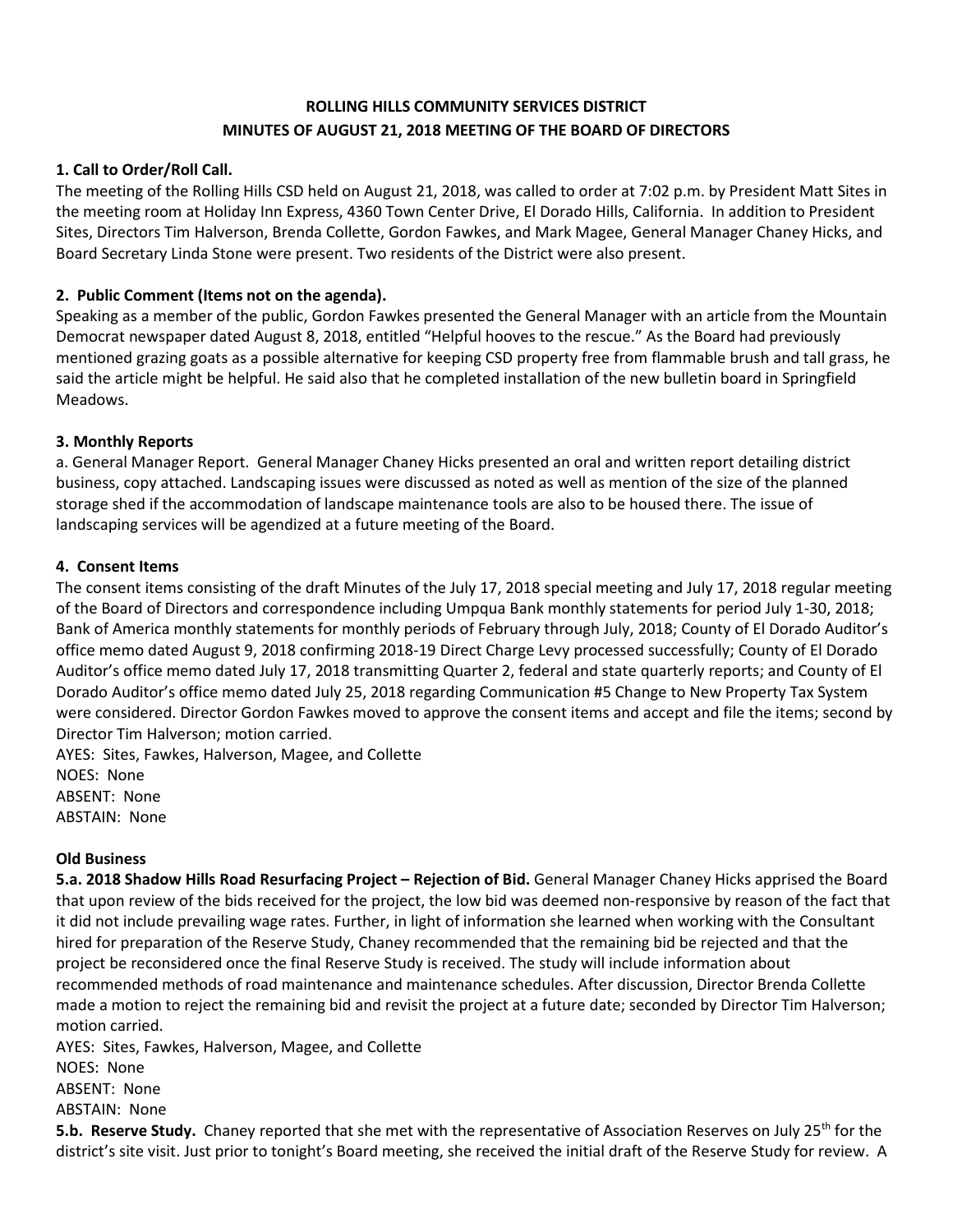copy of the draft was handed out to the Board members. Chaney noted it appears not to contain the level of detail for road maintenance she requested so will ask that it be revised to provide the information. The matter will be continued to the next regular meeting of the Board.

**5.c. Illuminated Stop Sign at Stonebriar**. This item was brought back for discussion. Director Mark Magee kicked off the discussion by noting there are various types of traffic calming methods available. President Sites added that narrowing roadways in certain areas is another way to slow traffic. A resident shared his views that the only thing that works to deter speeding is when a CHP or other law enforcement officer is called out to issue citations to offenders. Director Fawkes inquired and discussion was had in response about what specifically is needed for installation of an illuminated sign should that option be considered. The matter was tabled at this time.

**5.d. DMV Requirements for Processing Citations.** No additional information was able to be obtained from DMV. The matter will be continued to the next regular Board meeting.

## **New Business**

**6.a. Conflict of Interest Code Update for 2018.** The District's General Counsel reviewed the current Conflict of Interest Code and recommended changes. The proposed revision was provided to the Board members for review. After discussion, Director Gordon Fawkes made a motion to approve Resolution 2018-09 approving the updated "Conflict of Interest Code for Rolling Hills Community Services District" for Board Members, employees, and consultants, as required by the Political Reform Act; second by Director Mark Magee; motion carried. AYES: Sites, Fawkes, Halverson, Magee, and Collette

NOES: None ABSENT: None ABSTAIN: None

**6.b. Stonebriar Park Water Pressure Issue.** Beyond what the General Manager covered in her monthly report, the Board agreed that they would like to see the water line design to see what can be done with the existing water system. Chaney reminded the Board that the cost to hook up the second line in the park is estimated at 10,000. Discussion was had about available options, line sizes, and booster pumps. President Sites said he is going to check into the size of the EID main line and look at whether changing the size of the tap and re-routing the line makes sense. The matter was tabled until additional information is obtained.

**6.c. LAFCO Municipal Services Review (MSR) regarding RHCSD**. Chaney has had discussions with the LAFCO representative and staff has reviewed the draft MSR and provided additional input. The MSR will be on the LAFCO August 22 agenda consent calendar for the purpose of opening a 30-day public comment period. The final MSR will be considered on LAFCO's September 26 agenda for discussion and adoption.

**6.d. Removal of Two Diseased Trees at Prima and Stonebriar Drive**. Chaney briefed the Board about two additional diseased trees of the popular variety near the Stonebriar entrance which are dying. Discussion among the Board centered on the hope that trees throughout the District will stop dying as a result of the drought years and agreed it does not want to lose trees. However, they agreed that when trees are diseased or dead, they may pose safety risks and then need to be removed. A resident offered complaints about how the popular trees at the entrance are maintained. He reiterated his opinion expressed at prior meetings that he does not like popular trees, that they sprout hundreds of volunteers if live trees are cut down, and threatened the Board that if the District cuts down one popular tree that is still alive, he will sue the District for all it has. President Sites asked him at what point he would feel comfortable with removing a popular tree when it is diseased and dying. He said that if the tree had been dead for one year it could be cut down and it would not then send volunteers. He said further that popular trees have solid trunks and roots which spread out so they should not pose a safety issue during the one year period of time. After having expressed those concerns, he also expressed concern for his backyard privacy with the removal of any trees. It was the unanimous consensus of all Board members present that no action would be taken at the present time to cut down the two diseased trees at Prima and Stonebriar Drive. The trees will continue to be monitored.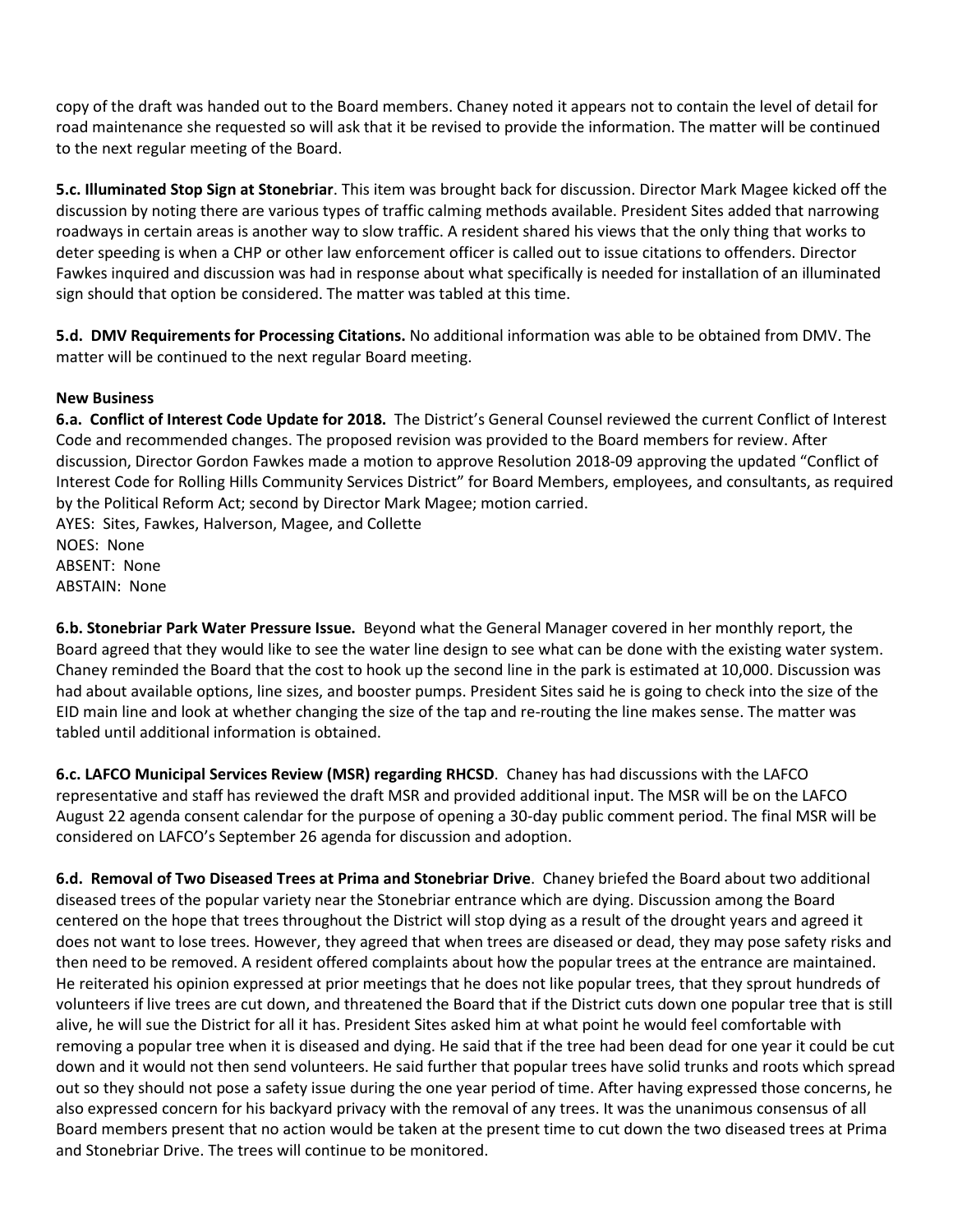**7. Adjournment.** Upon motion by Director Tim Halverson and seconded by Director Gordon Fawkes, the meeting was adjourned at 8:40 p.m.

Submitted by:

/s/<br>Linda Stone, Board Secretary

Approved by Board: September 18, 2018